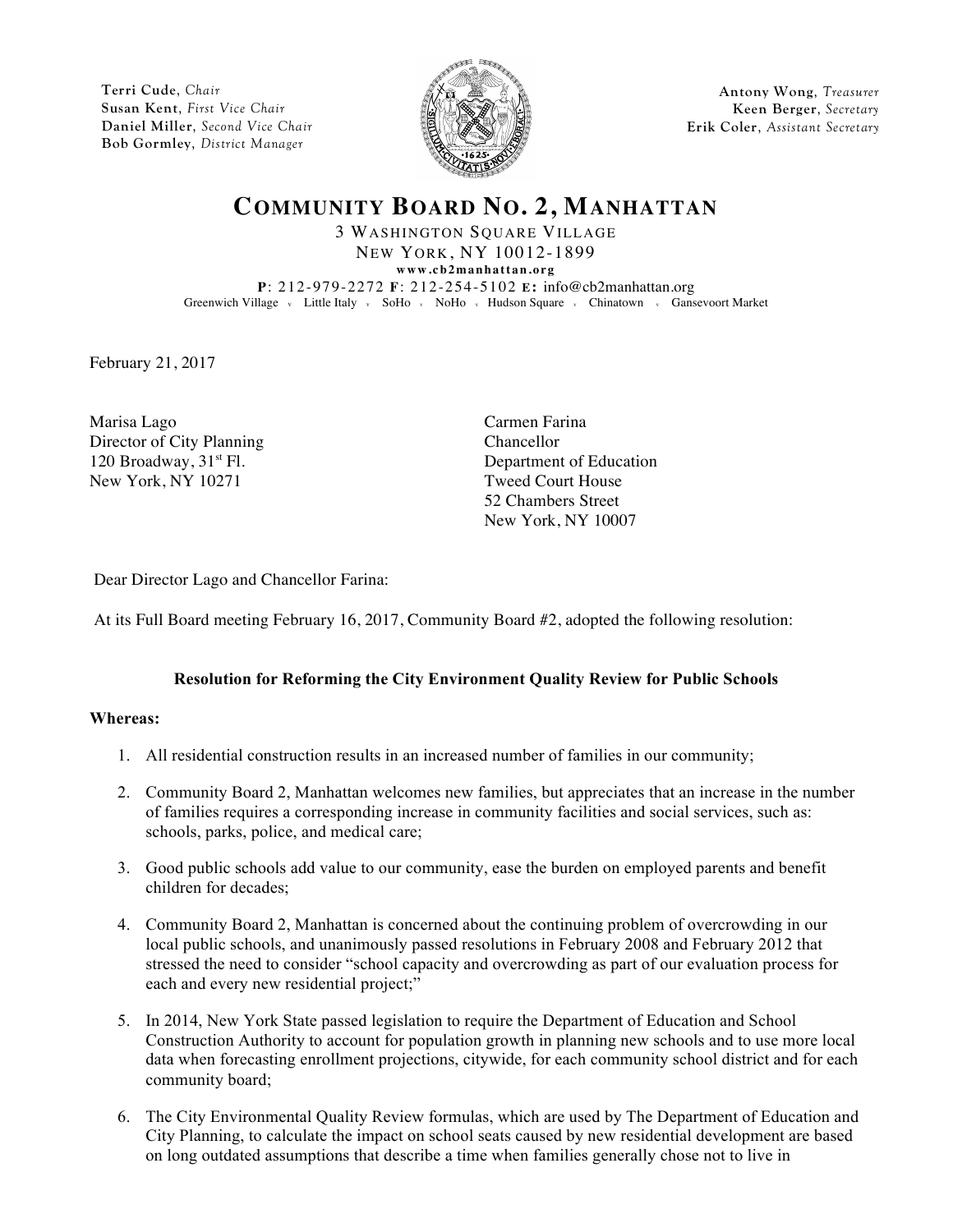Manhattan, and when Greenwich Village, in particular, was known as a neighborhood primarily for singles, who moved away when they married and had children;

- 7. The CEQR Technical Manual, according to these assumptions, calculates new residential units in the Bronx to yield 0.55 K-8 public school children – and 0.41 in Brooklyn, 0.40 in Queens and 0.30 in Staten Island – but for Manhattan reduces that number to 0.16 children, leading to inadequate planning for school capacity in our community;
- 8. In accordance with the CEQR Technical Manual, the city only requires that a detailed Environmental Impact Analysis (EIS) of school seats be conducted on residential projects which will add at least 310 units or more, even though it is clear that all new residential construction and conversions (including those of only a few units) have the potential to add children to our schools;
- 9. The EIS analysis is flawed when it includes 100% of the capacity for a school when some or all of the relevant school zone is outside of the study area for the analysis, as occurred with the rezoning for 550 Washington Street that the city approved in 2016 without any requirement for funding or building additional public school seats;
- 10. Under the EIS analysis, the formula for calculating the change in utilization is (Students Introduced by the Proposed Project) / (Capacity in the Study Area) = Change in Utilization,<sup>1</sup> and as a result, as the population in the study area expands or more school capacity is built, the threshold for any residential project to impact utilization increases, while the cost to build new school seats continues to rise;
- 11. The CEQR policy is based on capacity as defined in the Blue Book (officially known as the Enrollment, Capacity, and Utilization Report), which continues to be based on class sizes of 28 students for grades 4-8 and 30 for high school, despite class sizes in the state-mandated Contract for Excellence plan of 23 students per class in grades 4-8 and 25 in high school;
- 12. The CEQR policy also only counts the number of units and does not calculate the number of bedrooms, especially units with more than one bedroom, which increases the likelihood of more children occupying an apartment; and,
- 13. Multiple projects that individually do not trigger an EIS analysis will certainly have a collective impact on the school age population and therefore increase the demand for public school seats.

## **Therefore Be It Resolved that CB 2 Manhattan:**

- 1. Calls upon the Department of City Planning to develop new and better formulas, based upon current demographics, that more accurately represent the percentage of families with school age children that comprise our local population, and considers the number of families who can be expected to move into new residential development;
- 2. Calls upon the Department of City Planning to institute a policy that would require a school impact study, using local data as required under the 2014 law, on all new residential construction and conversion, regardless of size; and,

 $\overline{a}$ 

<sup>&</sup>lt;sup>1</sup> Formula Simplified

Utilization with Action – Utilization No Action =  $%$  Change in Utilization

 $[(Future + Project) / Capacity] - [(Future/ Capacity)] = % Change in Utilization$ 

 $[(Future + Project - Future)] / Capacity = % Change in Utilization]$ 

Project / Capacity =  $%$  Change in Utilization

Variables

Future = Total Future Enrollment in 2024

Project = Students Introduced by the Proposed Project

Capacity = Public School Capacity in the Study Area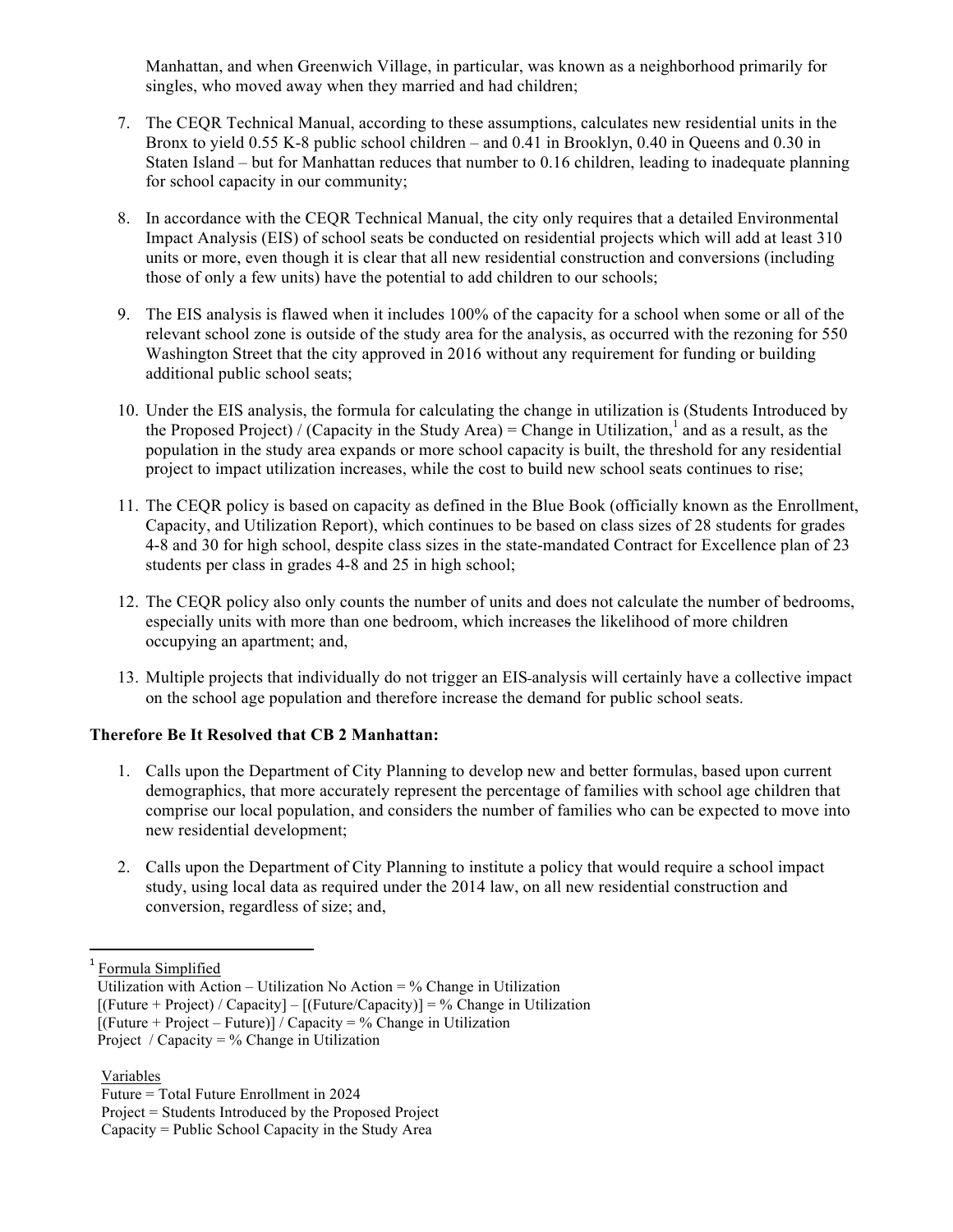3. Urges our elected officials to develop a mechanism that would require developers of all new residential buildings to contribute to a capital fund for public schools, and/or include new school seats within their projects.

### **VOTE: Unanimous, with 36 Board Members in favor.**

Please advise us of any decision or action taken in response to this resolution.

Sincerely,

TC/EM

Terri Cude Chair Jeannine Kiely, Chair

(Jeannine M)

Community Board #2, Manhattan Schools and Education Committee Community Board #2, Manhattan

c: Hon. Brad Hoylman, NY State Senator Hon. Daniel Squadron, NY State Senator Hon. Deborah Glick, State Assembly Member Hon. Yuh-Line Niou, Assembly Member Hon. Corey Johnson, Council Member Hon. Margaret Chin, Council Member Hon. Rosie Mendez, Council Member Hon. Gale Brewer, Manhattan Borough President Hon. Melissa Mark-Viverito, Speaker of the Council Lorraine Grillo, President and CEO, School Construction Authority Robin Broshi, President, CECD2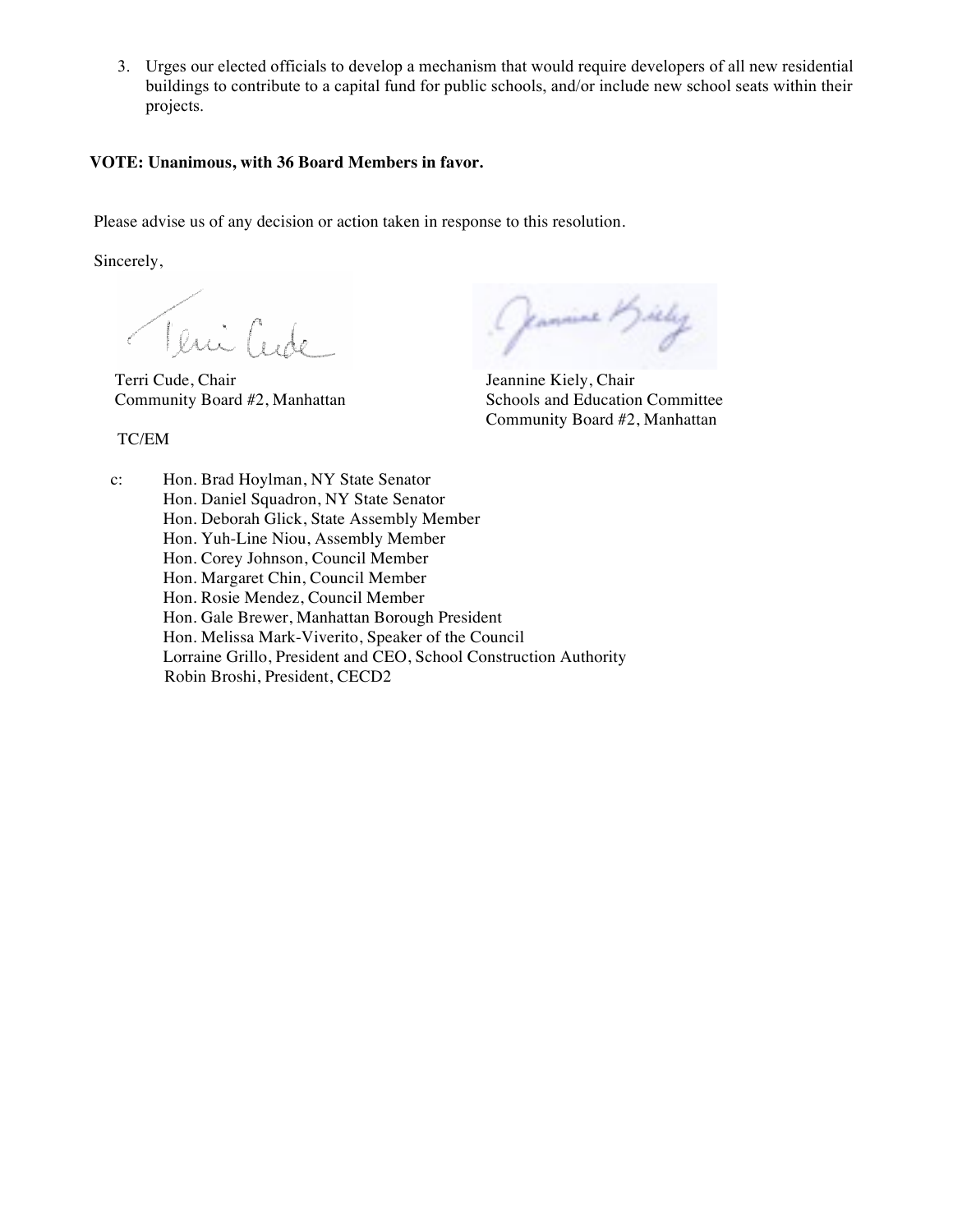**Terri Cude**, *Chair* **Susan Kent**, *First Vice Chair* **Daniel Miller**, *Second Vice Chair* **Bob Gormley**, *District Manager*



**Antony Wong**, *Treasurer* **Keen Berger**, *Secretary* **Erik Coler**, *Assistant Secretary*

# **COMMUNITY BOARD NO. 2, MANHATTAN**

3 WASHINGTON SQUARE VILLAGE NEW YORK, NY 10012-1899 **www.cb2manhattan.org P**: 212-979-2272 **F**: 212-254-5102 **E:** info@cb2manhattan.org Greenwich Village v Little Italy v SoHo v NoHo v Hudson Square v Chinatown v Gansevoort Market

February 21, 2017

The Honorable Andrew M. Cuomo Governor of New York State NYS State Capitol Building Albany, NY 12224

Dear Governor Cuomo:

At its Full Board meeting February 16, 2017, Community Board #2, adopted the following resolution:

## **Resolution in Support of Phase-In of Foundation Aid Formula**

### **Whereas:**

- 1. In his proposed 2017-18 budget, Governor Andrew Cuomo is calling for repeal of New York's Foundation Aid Formula, the 2007 law responding to the landmark case, **Campaign for Fiscal Equity v. State** (CFE);
- 2. The Formula was carefully designed to deliver funding for the essential resources all New York school children need to achieve the state's academic standards, including additional resources needed for students in poverty, English language learners and students with disabilities;
- 3. The Formula was also designed to drive increases in state aid to high need schools across the state, addressing New York's longstanding disparities between high poverty, low wealth and low poverty, high wealth school districts;
- 4. In the 2003 CFE ruling, New York's highest court declared the state's method of funding schools violated New York City students' constitutional right to a "sound basic education" and the Court of Appeals sharply criticized the funding system, calling it a "political process" that allocates funds to schools in a way that "does not bear a perceptible relation to the needs of" public school children;
- 5. In the wake of CFE, the Legislature enacted the Formula to move the state from funding schools based on available dollars and raw politics to year-to-year determinations based on student and school need;
- 6. The Formula also allocated school aid based on district fiscal capacity to raise local revenue from property taxes;